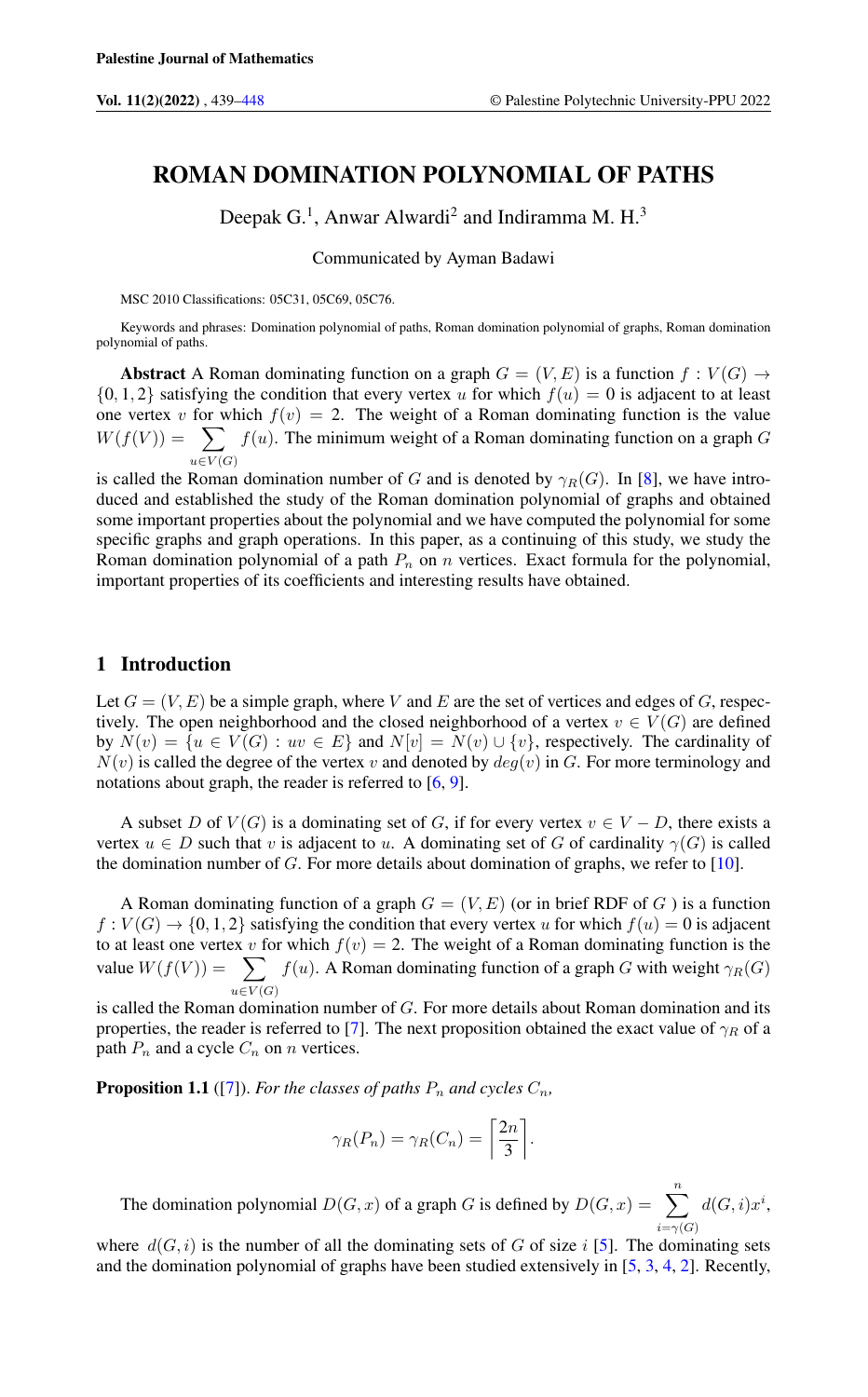the injective domination polynomial of graphs has been studied in [\[1\]](#page-8-7).

In [\[8\]](#page-9-0), we have introduced the Roman domination polynomial of graph as  $R(G, x) = \sum_{n=1}^{\infty}$  $j=\gamma_R(G)$  $r(G, j)x^j$ ,

where  $r(G, j)$  is the number of Roman dominating functions of G of weight j. We have established this study by obtaining some important properties of the polynomial and its coefficients, and determining the exact formula of the polynomial for some families of graphs and graph operations.

In the next proposition, we obtain some important properties of  $R(G, x)$  of a graph G which we need to use in this paper.

<span id="page-1-1"></span>Proposition 1.2 ([\[8\]](#page-9-0)). *Let* G *be a non trivial graph on* n *vertices. Then*

- *(i)*  $R(G, x)$  *has no constant term.*
- *(ii)*  $R(G, x)$  *has no term of degree one.*
- *(iii) Zero is a root of*  $R(G, x)$ *, with multiplicity*  $\gamma_R(G)$ *.*
- (*iv*)  $R(G, x)$  *never equal*  $x^p$  *for any*  $2 \le p \le 2n$ *.*
- (v) For any graph  $G, r(G, 2n) = 1$  and  $r(G, 2n 1) = n$ .
- *(vi)*  $r(G, j) = 0$  *if and only if*  $j < \gamma_B(G)$  *or*  $j > 2n$ *.*
- *(vii)*  $R(G, x)$  *is a strictly increasing function in*  $[0, \infty)$ *.*
- *(viii)* The only polynomial of degree two can  $R(G, x)$  be equal is  $x^2 + x$  if and only if  $G \cong K_1$ .
- *(ix) Let* H *be any induced subgraph of* G*. Then*

$$
deg(R(G, x)) \geq deg(R(H, x)).
$$

In this paper, we study the Roman domination polynomial of a path  $P_n$  on n vertices. Exact formula for  $R(P_n, x)$ , important properties and relations between the coefficient of  $R(P_n, x)$  are obtained.

## 2 Roman domination polynomial of a path

In [\[4\]](#page-8-5), Alikhani and Peng have showed that the number of all dominating sets with cardinality i of a path  $P_n$  equal to the sum of the number of all dominating sets of the path  $P_{n-1}$  with cardinality  $i - 1$ , the path  $P_{n-2}$  with cardinality  $i - 1$  and the path  $P_{n-3}$  with cardinality  $i - 1$ , and then they have found the exact formula of the domination polynomial of paths, as following.

### <span id="page-1-0"></span>Theorem 2.1 ([\[4\]](#page-8-5)).

*(i)* If  $\mathcal{P}_n^i$  is the family of all dominating sets with cardinality i of a path  $P_n$ , then

$$
|\mathcal{P}^i_n| = |\mathcal{P}^{i-1}_{n-1}| + |\mathcal{P}^{i-1}_{n-2}| + |\mathcal{P}^{i-1}_{n-3}|.
$$

*(ii) For every*  $n \geq 4$ *,* 

$$
D(P_n, x) = x [D(P_{n-1}, x) + D(P_{n-2}, x) + D(P_{n-3}, x)],
$$

*with initial values*  $D(P_1, x) = x$ ,  $D(P_2, x) = x^2 + 2x$  and  $D(P_3, x) = x^3 + 3x^2 + x$ .

In this section, we find the Roman domination polynomial of a path  $P_n$  on n vertices, and then we study some of its properties, and finally, we illustrate in a table the coefficients of all Roman domination polynomials of paths  $P_n$  with  $n \leq 10$ .

Let  $\mathbb{P}_n^j$  be the set of all RDFs of  $P_n$  with weight j. Actually, to find a RDF of  $P_n$ , we do not need to consider RDFs of  $P_{n-4}$  with weight j – 2 (weight j – 1 is impossible here), that's what we will show in the next lemma. Note that, when we talk about a RDF f with weight  $j - 1$  or  $j-2$  in  $P_{n-r}$ , where  $r=1,2,3$  such that  $f \in \mathbb{P}_n^j$ , we mean a RDF f of  $P_n$  minus only one vertex  $v \in P_n \setminus P_{n-r}$  taking a value  $f(v) = 1$  or  $f(v) = 2$ , respectively.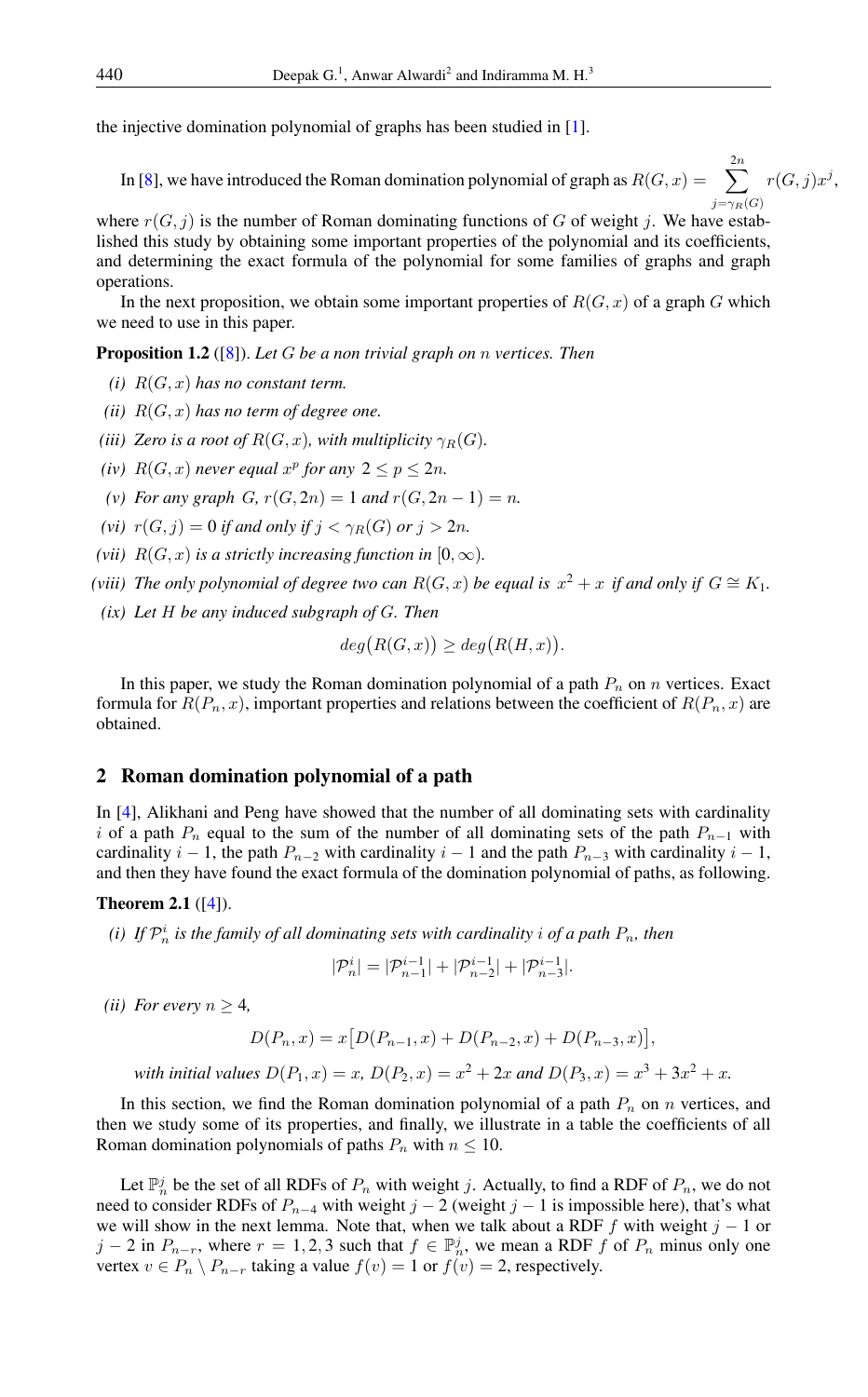<span id="page-2-0"></span>**Lemma 2.2.** Let  $f \in \mathbb{P}_n^j$ . Then, if  $f \in \mathbb{P}_{n-4}^{j-2}$ , this implies that  $f \in \mathbb{P}_{n-3}^{j-2}$ .

*Proof.* Suppose  $f \in \mathbb{P}_{n-4}^{j-2}$ . Then for the vertex  $v \in V(P_{n-4})$  labeled  $n-4$ , either  $f(v) = 0$  or 1 or 2. Now, if  $f(v) = 0$  or 1, then  $f \notin \mathbb{P}_n^j$ , a contradiction. Therefore,  $f(v) = 2$  and hence  $f \in \mathbb{P}_{n-3}^{j-2}$ .

In the next theorem, according to Theorem [2.1](#page-1-0) part  $(i)$  (since every RDF of a graph G it just a labeling on some dominating set of the graph  $G$  itself) and Lemma [2.2,](#page-2-0) we state the Roman domination polynomial of  $P_n$  in terms of the Roman domination polynomial of  $P_{n-1}$ ,  $P_{n-2}$  and  $P_{n-3}$ .

<span id="page-2-1"></span>**Theorem 2.3.** Let  $P_n$  be a path on  $n \geq 4$  vertices. Then

$$
R(P_n, x) = (x^2 + x)R(P_{n-1}, x) + x^2R(P_{n-2}, x) + (x^3 + x^2)R(P_{n-3}, x),
$$

with initial values  $R(P_3, x) = x^6 + 3x^5 + 6x^4 + 5x^3 + x^2$ ,  $R(P_2, x) = x^4 + 2x^3 + 3x^2$  and  $R(P_1, x) = x^2 + x.$ 

*Proof.* Consider  $V(P_n) = \{v_1, v_2, \dots, v_n\}$ . Let  $f \in \mathbb{P}_n^j$ . Then we have the following cases: **Case 1.** Suppose that  $f \in \mathbb{P}_{n-1}^{j-1}$  or  $f \in \mathbb{P}_{n-1}^{j-2}$  (this means that, for the last vertex  $v_n$  either  $f(v_n) = 1$  or  $f(v_n) = 2$ , respectively). Then we get the term  $(x^2 + x)R(P_{n-1}, x)$ .

**Case 2.** Suppose that  $f \in \mathbb{P}_{n-2}^{j-1}$  or  $f \in \mathbb{P}_{n-2}^{j-2}$ . Actually, the case  $f \in \mathbb{P}_{n-2}^{j-1}$  is included in Case 1, so we will take only  $f \in \mathbb{P}_{n-2}^{j-2}$  in this case. Thus, we have two subcases:

**Subcase i.** Suppose  $f(v_{n-1}) = 2$  and  $f(v_n) = 0$ . Then we get the term  $x^2 R(P_{n-2}, x)$ . **Subcase ii.** Suppose  $f(v_{n-1}) = 0$  and  $f(v_n) = 2$ . This situation has some connection with Case

1, so to avoid the repetition, we will take only the situations when  $\mathbb{P}_{n-1}^{j-2} = \phi$ . Therefore, we will choose  $f(v_{n-2}) = 1$  or  $f(v_{n-2}) = 0$ .

- If  $f(v_{n-2}) = 1$ , then we have the term  $x^3 R(P_{n-3}, x)$ .
- If  $f(v_{n-2}) = 0$ , then  $f(v_{n-3})$  must equal 2, and thus we have the term  $x^4 R(P_{n-4}, x)$ .

**Case 3.** In this case, we have remaining the situation when  $f(v_{n-2}) = 0$ ,  $f(v_{n-1}) = 2$  and  $f(v_n) = 0$  such that  $\mathbb{P}_{n-2}^{j-2} = \phi$  (here already  $\mathbb{P}_{n-1}^{j-1} = \mathbb{P}_{n-1}^{j-2} = \phi$ ). Therefore,  $f(v_{n-3})$  must equal 1 or 0. Hence, we get the term

$$
x^2 R(P_{n-3}, x) - x^4 R(P_{n-4}, x),
$$

and this completes the proof.

Using Theorem [2.3,](#page-2-1) we obtain  $r(P_n, j)$  for  $1 \le n \le 10$  as shown in Table [1.](#page-2-2)

|                             |          | 2        | 3        | 4        | 5        | 6  | 7              | 8   | 9   | 10   | 11   | 12   | 13   | 14   | 15   | 16  | 17  | 18 | 19 | 20 |
|-----------------------------|----------|----------|----------|----------|----------|----|----------------|-----|-----|------|------|------|------|------|------|-----|-----|----|----|----|
| n                           |          |          |          |          |          |    |                |     |     |      |      |      |      |      |      |     |     |    |    |    |
|                             |          |          |          |          |          |    |                |     |     |      |      |      |      |      |      |     |     |    |    |    |
| $\mathcal{D}_{\mathcal{L}}$ | $\Omega$ | 3        | 2        |          |          |    |                |     |     |      |      |      |      |      |      |     |     |    |    |    |
| 3                           | $\Omega$ |          | 5        | 6        | 3        |    |                |     |     |      |      |      |      |      |      |     |     |    |    |    |
| $\overline{4}$              | $\Omega$ | $\theta$ | 2        | 11       | 14       | 10 | $\overline{4}$ |     |     |      |      |      |      |      |      |     |     |    |    |    |
|                             | $\Omega$ | $\left($ | $\theta$ | 6        | 23       | 34 | 28             | 15  | 5   |      |      |      |      |      |      |     |     |    |    |    |
| 6                           | $\Omega$ | $\theta$ | $\Omega$ |          | 14       | 51 | 80             | 76  | 48  | 21   | 6    |      |      |      |      |     |     |    |    |    |
| 7                           | $\Omega$ | $\theta$ | $\theta$ | $\Omega$ | 3        | 34 | 113            | 189 | 198 | 144  | 75   | 28   | 7    |      |      |     |     |    |    |    |
| 8                           | $\Omega$ | $\Omega$ | $\theta$ | $\Omega$ | $\Omega$ | 10 | 80             | 255 | 444 | 506  | 410  | 246  | 110  | 36   | 8    |     |     |    |    |    |
| 9                           | $\Omega$ | $\Omega$ | $\theta$ | $\Omega$ | $\Omega$ |    | 28             | 189 | 579 | 1044 | 1272 | 1129 | 758  | 391  | 154  | 45  | 9   |    |    |    |
| 10                          | $\theta$ | $\theta$ | $\Omega$ | 0        | $\Omega$ |    | 4              | 76  | 444 | 1325 | 2454 | 3164 | 3030 | 2236 | 1294 | 589 | 208 | 55 | 10 |    |
|                             |          |          |          |          |          |    |                |     |     |      |      |      |      |      |      |     |     |    |    |    |

<span id="page-2-2"></span>**Table 1.**  $r(P_n, j)$ , the number of Roman dominating functions of  $P_n$  with cardinality j.

In the following theorem, we obtain some important properties about the coefficients of the Roman domination polynomial of a path  $P_n$ .

$$
\qquad \qquad \Box
$$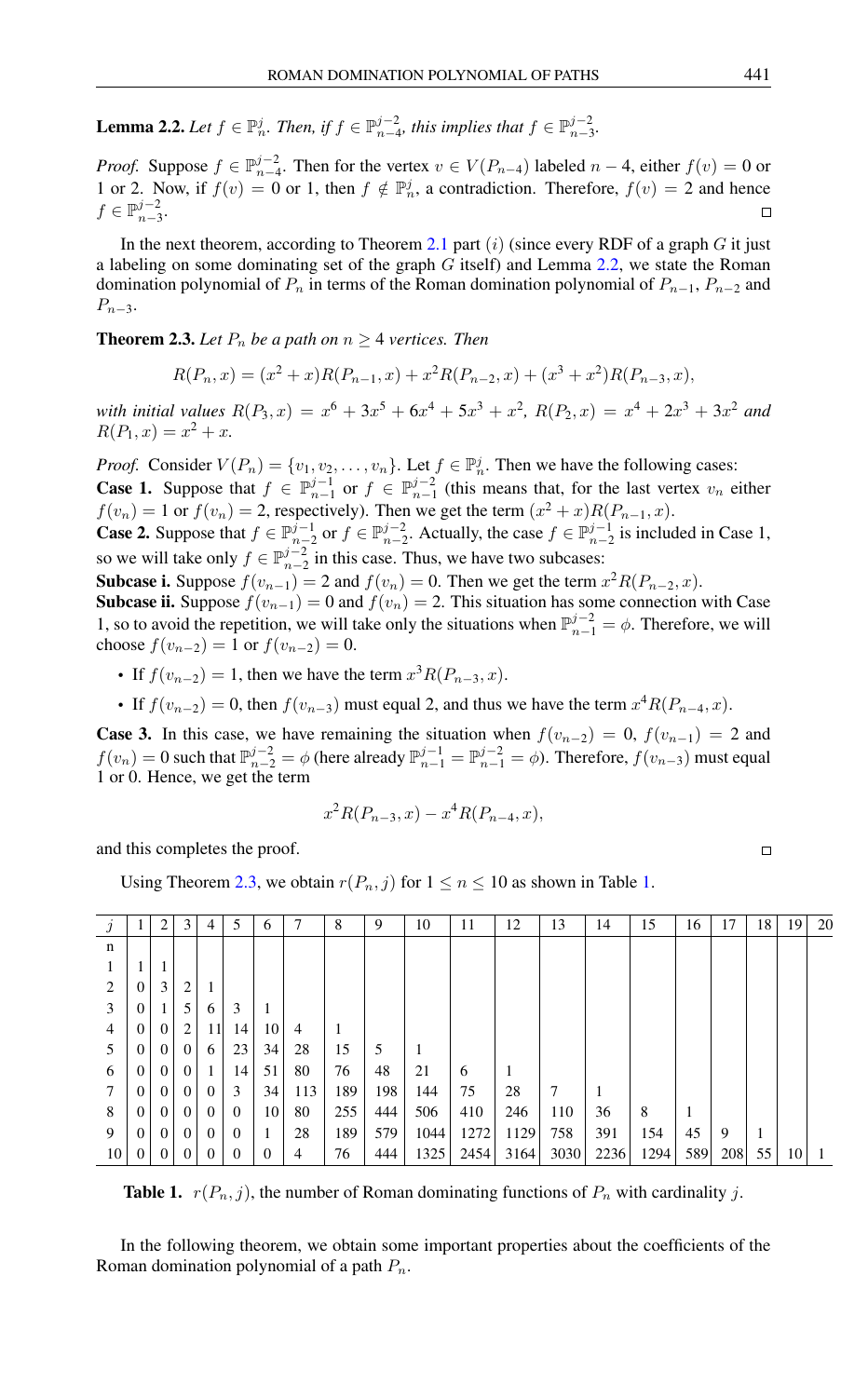**Theorem 2.4.** *The following properties are satisfied for the Roman domination polynomial*  $R(P_n, x)$ *of a path*  $P_n$ *:* 

(i) 
$$
r(P_n, j) = r(P_{n-1}, j-1) + r(P_{n-1}, j-2) + r(P_{n-2}, j-2) + r(P_{n-3}, j-2) + r(P_{n-3}, j-3).
$$

- *(ii)*  $r(P_{3k}, 2k) = 1$ *, where*  $n = 3k$  *for some*  $k \in \mathbb{N}$ *.*
- *(iii) If*  $n = 3k + 1$  *for some*  $k \in \mathbb{N}$ *, then*  $r(P_{3k+1}, 2k+1) = k + 1$ *.*
- *(iv) If*  $n = 3k + 2$  *for some*  $k \in \mathbb{N}$ *, then*  $r(P_{3k+2}, 2k+2) = \frac{(k+2)(k+3)}{2}$ *.*
- *(v) If*  $n = 3k$  *for some*  $k \in \mathbb{N}$ *, then*  $r(P_{3k}, 2k+1) = \frac{k(k+4)(k+5)}{6}$ .
- *(vi) If*  $n = 3k + 1$  *for some*  $k \in \mathbb{N}$ *, then*  $r(P_{3k+1}, 2k+2) = 1 + \frac{k(k+2)(k+7)(k+9)}{24}$ .
- (*vii*) *If*  $n = 3k + 2$  *for some*  $k \in \mathbb{N}$ *, then*

$$
r(P_{3k+2}, 2k+3) = 2 + \frac{k(k+2)(k+4)(k+11)(k+13)}{120}.
$$

*(viii) If*  $n = 3k$  *for some*  $k \in \mathbb{N}$ *, then* 

$$
r(P_{3k}, 2k+2) = \frac{k(k+7)(k^4 + 32k^3 + 281k^2 + 418k - 192)}{720}.
$$

(ix) 
$$
r(P_n, 2n) = 1
$$
.  
\n(x)  $r(P_n, 2n - 1) = n$ .  
\n(xi)  $r(P_n, 2n - 2) = \frac{n(n + 1)}{2}$ .  
\n(xii)  $r(P_n, 2n - 3) = \frac{(n^2 - 4)(n + 3)}{6}$ .  
\n(xiii)  $r(P_n, 2n - 4) = \frac{n(n - 1)(n^2 + 7n - 6)}{24} - (3n - 4)$ .  
\n(xiv)  $r(P_n, 2n - 5) = \frac{n(n^2 - 1)(n - 2)(n + 12)}{120} + 2 - 2n(n - 2)$ .  
\n(xv) For every  $k \in \mathbb{N}$ ,  
\n $1 = r(P_k, 2k) < r(P_{k+1}, 2k) < r(P_{k+2}, 2k) < \cdots < r(P_{2k}, 2k) > \cdots > r(P_{3k-1}, 2k)$   
\n $> r(P_{3k}, 2k) = 1$ .

*(xvi) For every*  $k \in \mathbb{N}$ ,

$$
k+1 = r(P_{k+1}, 2k+1) < r(P_{k+2}, 2k+1) < r(P_{k+3}, 2k+1) < \cdots < r(P_{2k+1}, 2k+1) \\
> \cdots > r(P_{3k}, 2k+1) > r(P_{3k+1}, 2k+1) = k+1.
$$

*(xvii) If*  $\alpha_n = \sum_{n=1}^{\infty}$  $j=\lceil \frac{2n}{3} \rceil$  $r(P_n, j)$ *, then for every*  $n \geq 4$ *,*  $\alpha_n = 2\alpha_{n-1} + \alpha_{n-2} + 2\alpha_{n-3}$ *, with initial values*  $\alpha_1 = 2$ ,  $\alpha_2 = 6$  *and*  $\alpha_3 = 16$ *.* 

*(xviii) For*  $j \geq 2$ *,* 

$$
\sum_{i=j}^{3j} r(P_i, 2j) = \sum_{i=j}^{3j-2} r(P_i, 2j-1) + 3 \sum_{i=j-1}^{3j-3} r(P_i, 2j-2) + \sum_{i=j-1}^{3j-5} r(P_i, 2j-3).
$$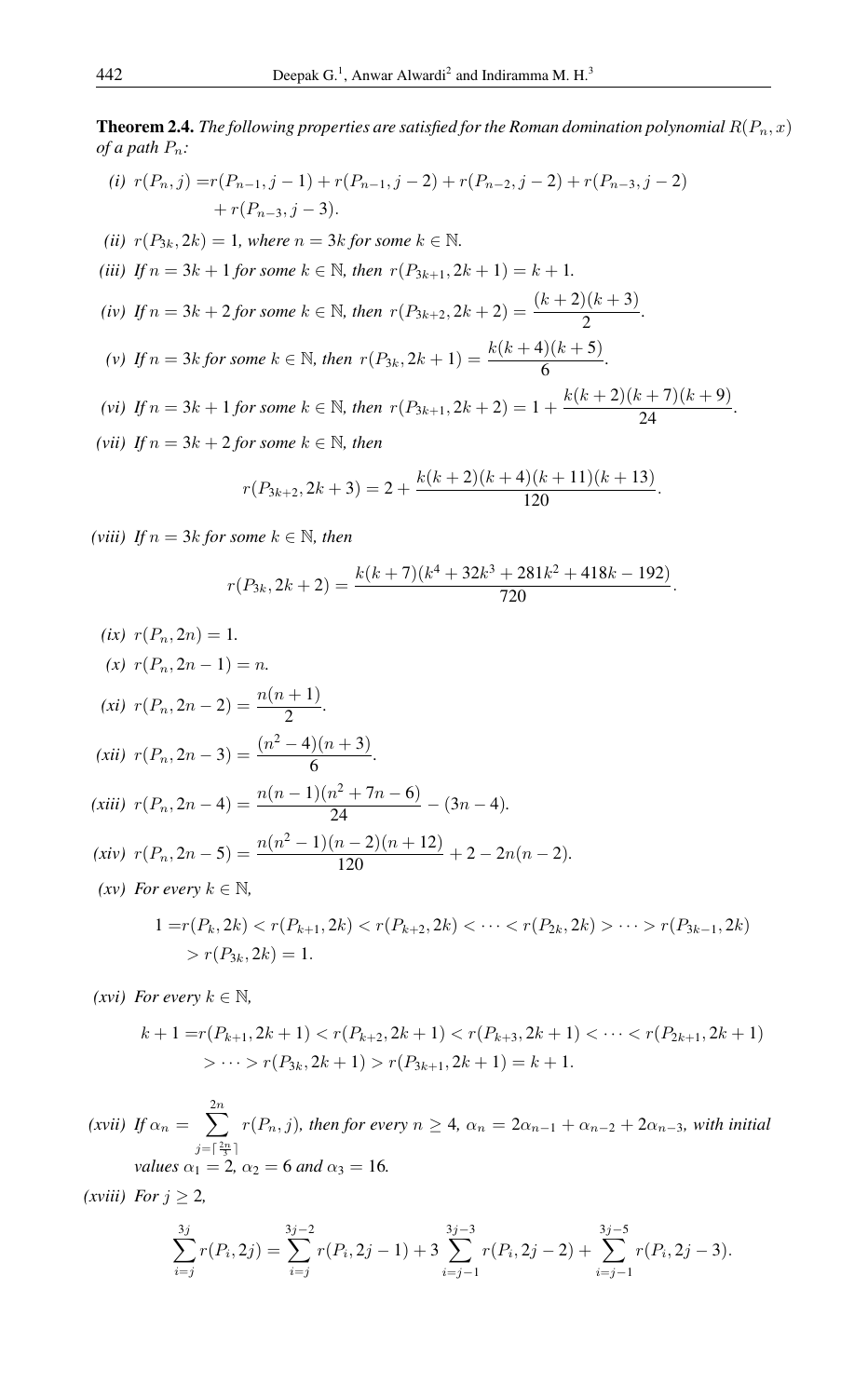*(xix) For*  $j \geq 3$ *,* 

$$
\sum_{i=j}^{3j-2} r(P_i, 2j-1) = \sum_{i=j-1}^{3j-3} r(P_i, 2j-2) + 3 \sum_{i=j-1}^{3j-5} r(P_i, 2j-3) + \sum_{i=j-2}^{3j-6} r(P_i, 2j-4).
$$

*(xx) For every*  $k \in \mathbb{N}$  *and*  $m = 0, 1, 2, ..., 2k - 1$ ,  $r(P_{2k-m}, 2k) = r(P_{2k+m}, 2k)$ *.* 

*(xxi) For every*  $k \in \mathbb{N}$  *and*  $m = 0, 1, 2, ..., 2k - 1$ *,* 

$$
r(P_{2k-m+1}, 2k+1) = r(P_{2k+m+1}, 2k+1).
$$

*Proof.* Let  $P_n$  be a path on n vertices with  $V(P_n) = \{v_1, v_2, \ldots, v_n\}$ .

- (i) The proof of this result is straightforward from Theorem [2.3.](#page-2-1)
- (ii) Let  $n = 3k$  for some  $k \in \mathbb{N}$ . Since  $\mathcal{P}_{3k}^k = \left\{ \{v_2, v_5, \ldots, v_{3k-4}, v_{3k-1}\} \right\}$ , then we have only one RDF of  $P_n$ , in this case, such that each vertex taking the value 2. Hence,  $r(P_{3k}, 2k)$  = 1.
- (iii) Proof by induction on k. If  $k = 1$ , then  $r(P_4, 3) = 2$  (see Table [1\)](#page-2-2). Therefore, the result is true for  $k = 1$ . Now, suppose the result is true for all natural numbers less than or equal  $k - 1$ . We will prove that the result still true for k. By parts (i) and (ii), the induction hypothesis and Proposition [1.2](#page-1-1) part  $(vi)$ , we get.

$$
r(P_{3k+1}, 2k+1) = r(P_{3k}, 2k) + r(P_{3k}, 2k-1) + r(P_{3k-1}, 2k-1)
$$
  
+ 
$$
r(P_{3k-2}, 2k-1) + r(P_{3k-2}, 2k-2)
$$
  
= 
$$
1 + 0 + 0 + r(P_{3(k-1)+1}, 2(k-1) + 1) + 0 = k + 1.
$$

(iv) By induction on k. If  $k = 1$ , then  $r(P_5, 4) = 6 = \frac{(1+2)(1+3)}{2}$  $\frac{2}{2}$  (see Table [1\)](#page-2-2). Suppose now the result is true for all natural numbers less than or equal  $k - 1$ . Then by parts (i),  $(ii)$  and  $(iii)$  and Proposition [1.2](#page-1-1) part  $(vi)$ , we have.

$$
r(P_{3k+2}, 2k+2) = r(P_{3k+1}, 2k+1) + r(P_{3k+1}, 2k) + r(P_{3k}, 2k)
$$
  
+ 
$$
r(P_{3k-1}, 2k) + r(P_{3k-1}, 2k-1)
$$
  
= 
$$
k+1+0+1+r(P_{3(k-1)+2}, 2(k-1)+2) + 0
$$
  
= 
$$
k+2+\frac{(k+1)(k+2)}{2} = \frac{(k+2)(k+3)}{2}.
$$

(v) Proof by induction on k. If  $k = 1$ , then  $r(P_3, 3) = 5 = \frac{1(1 + 4)(1 + 5)}{6}$  $\frac{6}{6}$  (see Table [1\)](#page-2-2). Suppose the result is true for all natural numbers less than k. Then by using parts  $(i)$ ,  $(ii)$ , (*iii*) and (*iv*) and Proposition [1.2](#page-1-1) part (*vi*), we obtain.

$$
r(P_{3k}, 2k+1) = r(P_{3(k-1)+2}, 2(k-1)+2) + r(P_{3(k-1)+2}, 2(k-1)+1)
$$
  
+ 
$$
r(P_{3(k-1)+1}, 2(k-1)+1) + r(P_{3(k-1)}, 2(k-1)+1)
$$
  
+ 
$$
r(P_{3(k-1)}, 2(k-1))
$$
  
= 
$$
\frac{(k+1)(k+2)}{2} + 0 + k + \frac{(k-1)(k+3)(k+4)}{6} + 1
$$
  
= 
$$
\frac{k(k+4)(k+5)}{6}.
$$

(vi) By induction on k. When  $k = 1$ ,  $r(P_4, 4) = 11 = 1 + \frac{1(1+2)(1+7)(1+9)}{24}$  (see Table [1\)](#page-2-2). Suppose the result is true for all natural numbers less than  $k$ . Then by using parts  $(i)$ ,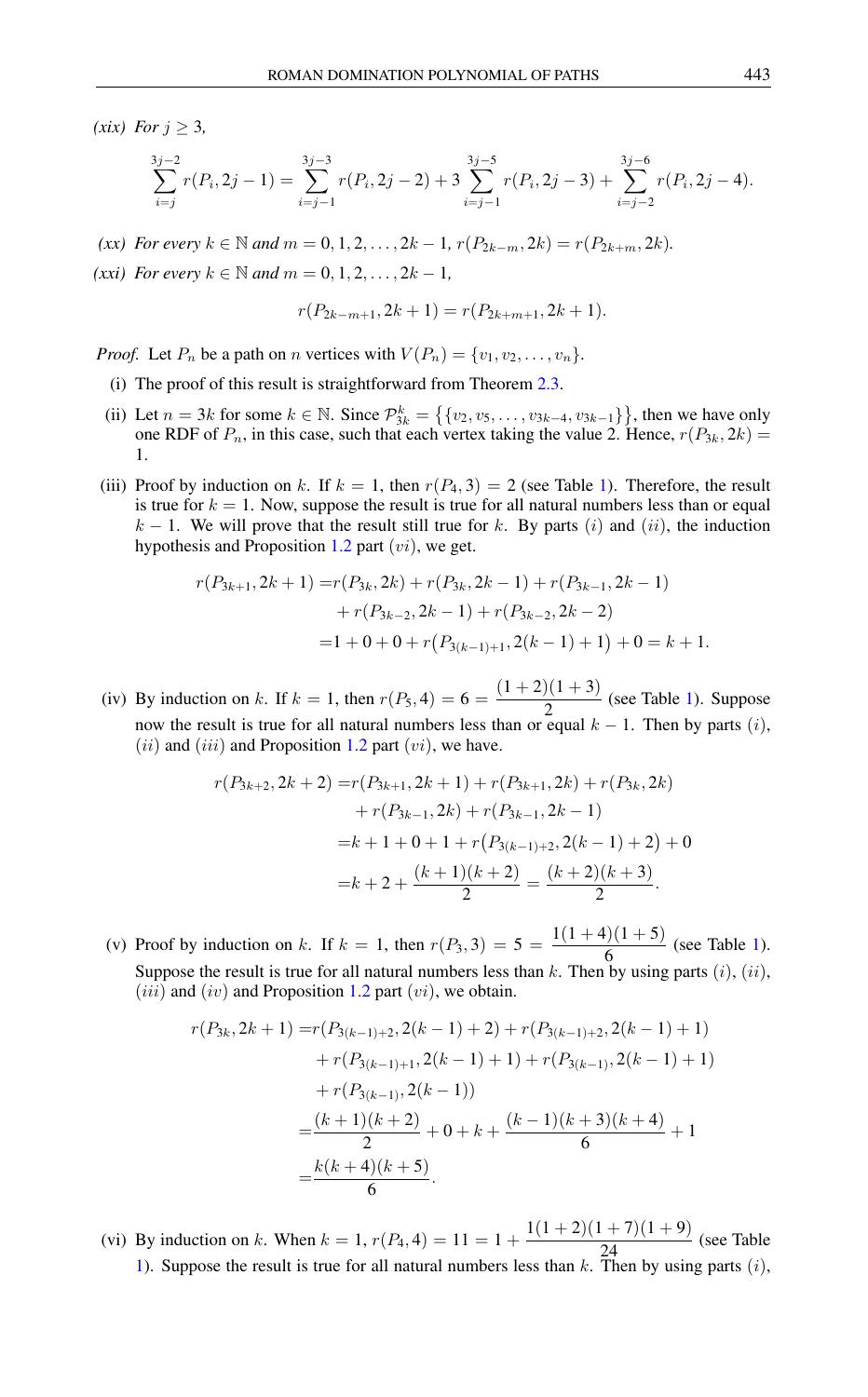$(ii), (iii), (iv)$  and  $(v)$ , we get.

$$
r(P_{3k+1}, 2k+2) = r(P_{3k}, 2k+1) + r(P_{3k}, 2k) + r(P_{3(k-1)+2}, 2(k-1)+2)
$$
  
+ 
$$
r(P_{3(k-1)+1}, 2(k-1)+2) + r(P_{3(k-1)+1}, 2(k-1)+1)
$$
  
= 
$$
\frac{k(k+4)(k+5)}{6} + 1 + \frac{(k+1)(k+2)}{2} + 1 + \frac{(k-1)(k+1)(k+6)(k+8)}{24} + k
$$
  
= 
$$
1 + \frac{k(k+2)(k+7)(k+9)}{24}.
$$

(vii) By induction on k. If  $k = 1$ , then  $r(P_5, 5) = 23 = 2 + \frac{1(1+2)(1+4)(1+11)(1+13)}{120}$ 120 (see Table [1\)](#page-2-2). Now, suppose the result is true for all natural numbers less than  $k$ . Then by using parts  $(i)$ ,  $(iii)$ ,  $(iv)$ ,  $(v)$  and  $(vi)$ , we get.

$$
r(P_{3k+2}, 2k+3) = r(P_{3k+1}, 2k+2) + r(P_{3k+1}, 2k+1) + r(P_{3k}, 2k+1)
$$
  
+  $r(P_{3(k-1)+2}, 2(k-1)+3) + r(P_{3(k-1)+2}, 2(k-1)+2)$   
=  $1 + \frac{k(k+2)(k+7)(k+9)}{24} + k + 1 + \frac{k(k+4)(k+5)}{6}$   
+  $2 + \frac{(k-1)(k+1)(k+3)(k+10)(k+12)}{120} + \frac{(k+1)(k+2)}{2}$   
=  $2 + \frac{k(k+2)(k+4)(k+11)(k+13)}{120}$ .

(viii) By induction on k. If  $k = 1$ , then  $r(P_3, 4) = 6 = \frac{1(1 + 7)(1 + 32 + 281 + 418 - 192)}{720}$ 720 (see Table [1\)](#page-2-2). Now, suppose the result is true for all natural numbers less than  $k$ . Then by using parts  $(i)$ ,  $(iv)$ ,  $(v)$ ,  $(vi)$  and  $(vii)$ , we get.

$$
r(P_{3k}, 2k+2) = r(P_{3(k-1)+2}, 2(k-1) + 3) + r(P_{3(k-1)+2}, 2(k-1) + 2)
$$
  
+  $r(P_{3(k-1)+1}, 2(k-1) + 2) + r(P_{3(k-1)}, 2(k-1) + 2)$   
+  $r(P_{3(k-1)}, 2(k-1) + 1)$   
=  $2 + \frac{(k-1)(k+1)(k+3)(k+10)(k+12)}{120} + \frac{(k+1)(k+2)}{2}$   
+  $1 + \frac{(k-1)(k+1)(k+6)(k+8)}{24} + \frac{(k-1)(k+3)(k+4)}{6}$   
 $(k-1)(k+6) [(k-1)^4 + 32(k-1)^3 + 281(k-1)^2 + 418(k-1) - 192]$   
+  $\frac{k(k+7)(k^4 + 32k^3 + 281k^2 + 418k - 192)}{720}$ .

- (ix) We need RDFs from  $V(P_n)$  to  $\{0, 1, 2\}$  with weight 2n. Clearly, there is only one function satisfies that in which all the vertices of  $P_n$  taking the value 2. Hence,  $r(P_n, 2n) = 1$ .
- (x) Clearly, for every vertex  $v \in V(P_n)$  the function  $f: V(P_n) \to \{0, 1, 2\}$  with  $f(v) = 1$  and weight  $W(f(V)) = 2n - 1$  is a Roman dominating function of G. Hence,  $r(P_n, 2n - 1) =$  $\sqrt{ }$ n 1  $\setminus$  $= n$ .
- (xi) By induction on *n*. The result is true for  $n = 2$ , since  $r(P_2, 2) = 3$  (see Table [1\)](#page-2-2). Suppose the result is true for every natural number less than n. Then by parts  $(i)$ ,  $(ix)$  and  $(x)$  and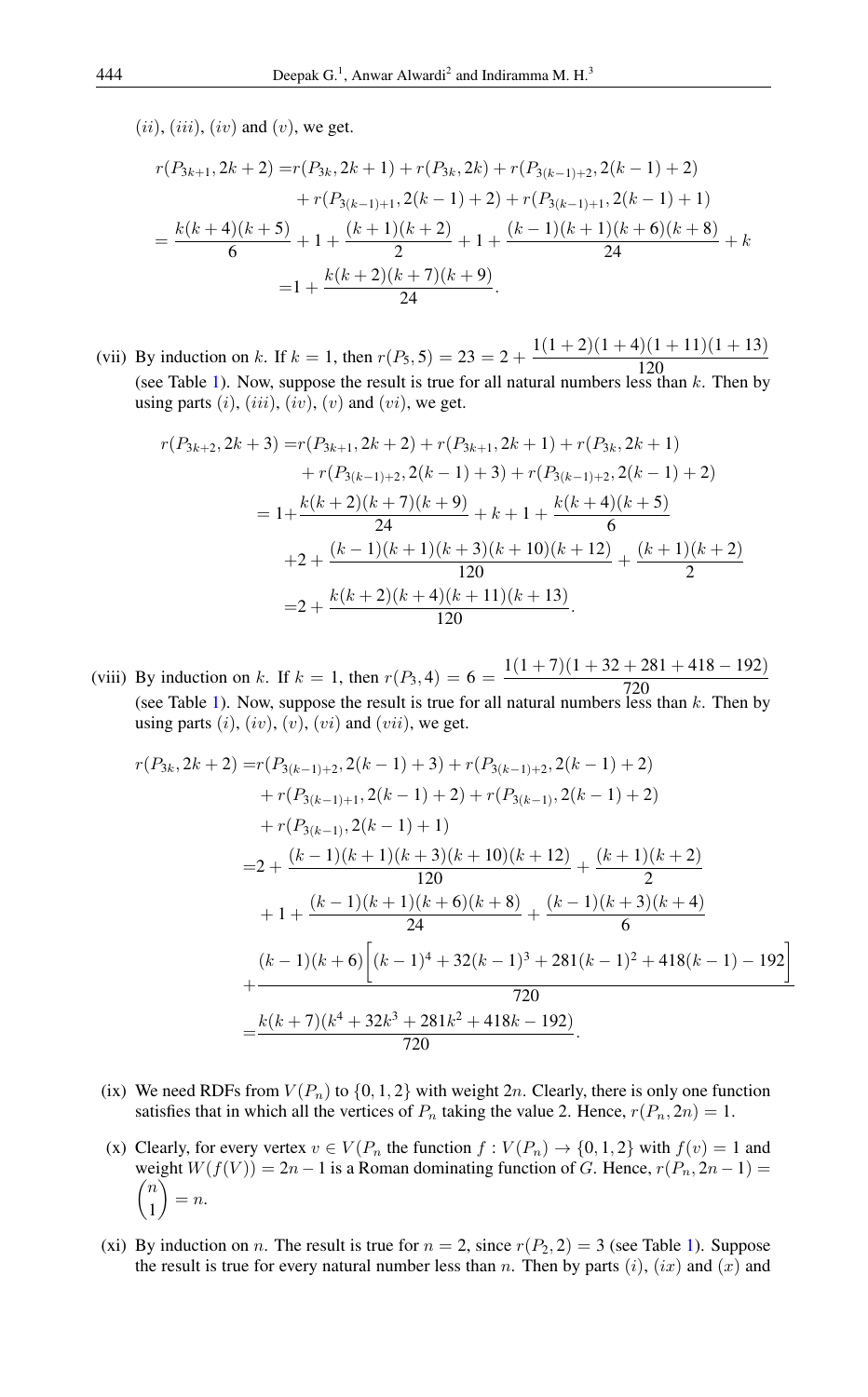Proposition [1.2](#page-1-1) part  $(v_i)$ , we have.

$$
r(P_n, 2n - 2) = r(P_{n-1}, 2(n - 1) - 1) + r(P_{n-1}, 2(n - 1) - 2) + r(P_{n-2}, 2(n - 2))
$$

$$
+ r(P_{n-3}, 2(n - 3) + 2) + r(P_{n-3}, 2(n - 3) + 1)
$$

$$
= n - 1 + \frac{n(n - 1)}{2} + 1 + 0 + 0 = \frac{n(n + 1)}{2}.
$$

(xii) By induction on n. The result is true for  $n = 3$ , since  $r(P_3, 3) = 5$  (see Table [1\)](#page-2-2). Suppose the result is true for every natural number less than n. Then by parts  $(i)$ ,  $(ix)$ ,  $(x)$  and  $(xi)$ and Proposition [1.2](#page-1-1) part  $(v_i)$ , we have.

$$
r(P_n, 2n-3) = r(P_{n-1}, 2(n-1) - 2) + r(P_{n-1}, 2(n-1) - 3) + r(P_{n-2}, 2(n-2) - 1)
$$
  
+ 
$$
r(P_{n-3}, 2(n-3) + 1) + r(P_{n-3}, 2(n-3))
$$
  
= 
$$
\frac{n(n-1)}{2} + \frac{(n-1)(n-2)(n+3)}{6} - 2 + n - 2 + 0 + 1
$$
  
= 
$$
\frac{(n^2 - 4)(n+3)}{6}.
$$

(xiii) By induction on n. If  $n = 5$ , then  $r(P_5, 6) = 34$ . Therefore, the result is true for  $n = 4$ (see Table [1\)](#page-2-2). Suppose now the result is true for every natural number less than  $n$ . Then by parts  $(i)$ ,  $(ix)$ ,  $(x)$ ,  $(xi)$  and  $(xii)$ , we have.

$$
r(P_n, 2n - 4) = r(P_{n-1}, 2(n - 1) - 3) + r(P_{n-1}, 2(n - 1) - 4) + r(P_{n-2}, 2(n - 2) - 2)
$$

$$
+ r(P_{n-3}, 2(n - 3)) + r(P_{n-3}, 2(n - 3) - 1)
$$

$$
= \frac{(n - 1)(n - 2)(n + 3)}{6} - 2 + \frac{(n - 1)(n - 2)[(n - 1)^2 + 7(n - 1) - 6]}{24}
$$

$$
= (3n - 7) + \frac{(n - 1)(n - 2)}{2} + 1 + n - 3
$$

$$
= \frac{n(n - 1)(n^2 + 7n - 6)}{24} - (3n - 4).
$$

(xiv) By induction on *n*. The result is true for  $n = 5$ , since  $r(P_5, 5) = 23$  (see Table [1\)](#page-2-2). Suppose now the result is true for every natural number less than n. Then by parts  $(i)$ ,  $(x)$ ,  $(xi)$ ,  $(xii)$  and  $(xiii)$ , we have.

$$
r(P_n, 2n - 5) = r(P_{n-1}, 2(n - 1) - 4) + r(P_{n-1}, 2(n - 1) - 5) + r(P_{n-2}, 2(n - 2) - 3)
$$
  
+ 
$$
r(P_{n-3}, 2(n - 3) - 1) + r(P_{n-3}, 2(n - 3) - 2)
$$
  
= 
$$
\frac{(n - 1)(n - 2)[(n - 1)^2 + 7(n - 1) - 6]}{24} - (3n - 7)
$$
  
+ 
$$
\frac{(n - 1)[(n - 1)^2 - 1](n - 3)(n + 11)}{120} + 2 - 2(n - 1)(n - 3)
$$
  
+ 
$$
\frac{(n - 2)(n - 3)(n + 2)}{6} - 2 + n - 3 + \frac{(n - 3)(n - 2)}{2}
$$
  
= 
$$
\frac{n(n^2 - 1)(n - 2)(n + 12)}{120} + 2 - 2n(n - 2).
$$

(xv) We need to prove that for every  $k \in \mathbb{N}$ ,  $r(P_i, 2k) < r(P_i, 2k)$  for  $k \le i \le 2k - 1$  and  $r(P_i, 2k) > r(P_i, 2k)$  for  $2k \leq i \leq 3k$ . By induction on k. The result is true for  $k = 1$ . Now, suppose that the result is true for every  $i$  less than or equal  $k$ . We will prove it for  $i = k + 1$  which means  $r(P_i, 2k + 2) < r(P_{i+1}, 2k + 2)$  for  $k + 1 \le i \le 2k + 1$ . By part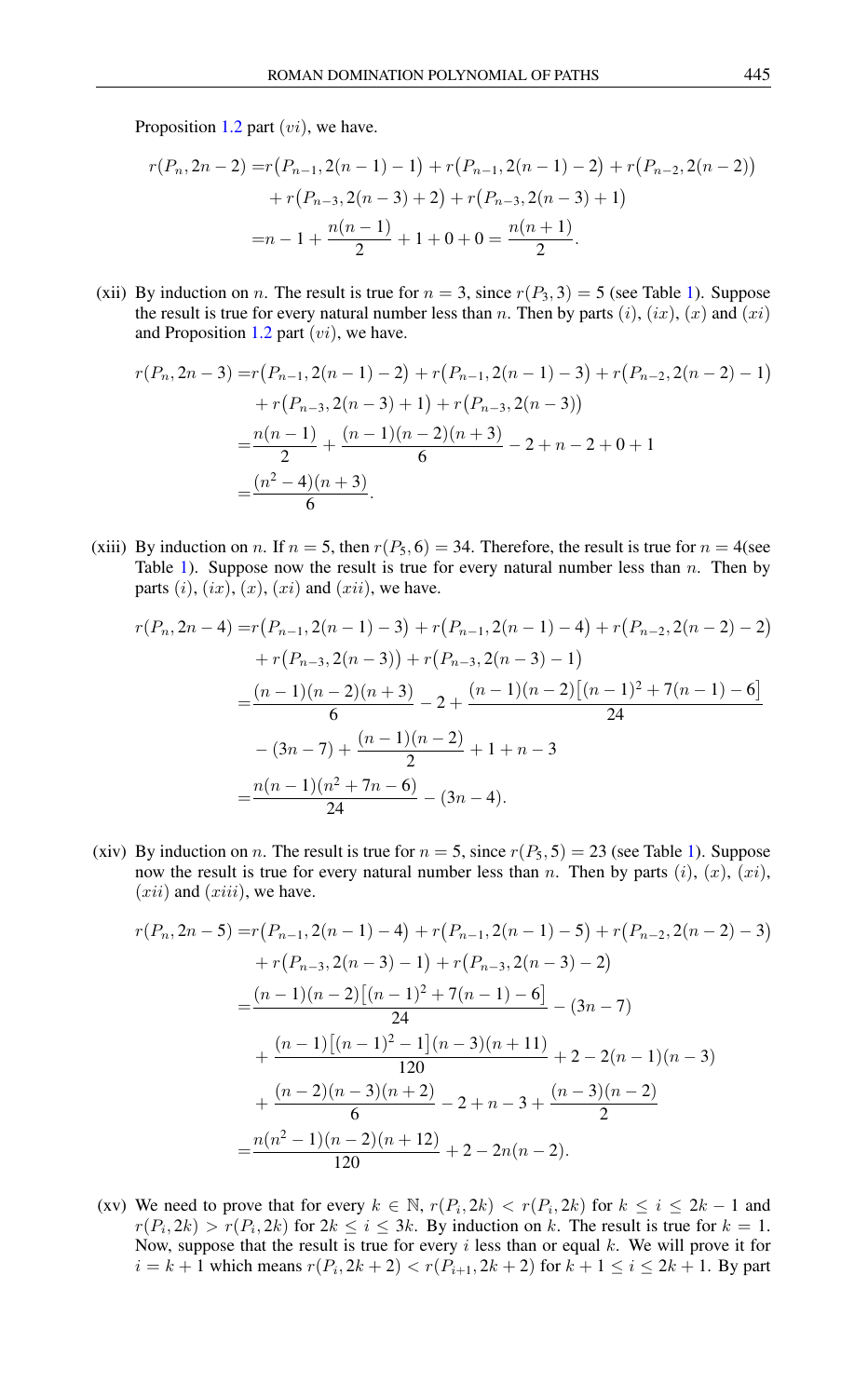$(i)$  and the induction hypothesis, we have

$$
r(P_i, 2k+2) = r(P_{i-1}, 2k+1) + r(P_{i-1}, 2k) + r(P_{i-2}, 2k)
$$
  
+ 
$$
r(P_{i-3}, 2k) + r(P_{i-3}, 2k-1)
$$
  

$$
< r(P_i, 2k+1) + r(P_i, 2k) + r(P_{i-1}, 2k)
$$
  
+ 
$$
r(P_{i-2}, 2k) + r(P_{i-2}, 2k-1) = r(P_{i+1}, 2k+2).
$$

Similarly for the other inequality.

(xvi) Similar to the prove of part  $(xv)$ , we will prove that for every  $k \in \mathbb{N}$ ,  $r(P_i, 2k + 1)$  $r(P_i, 2k+1)$  for  $k+1 \leq i \leq 2k$  and  $r(P_i, 2k+1) > r(P_i, 2k+1)$  for  $2k+1 \leq i \leq k$  $3k + 1$ . By induction on k. The result is true for  $k = 1$ . Now, suppose that the result is true for every i less than or equal  $k + 1$ . We will prove it for  $i = k + 2$  which means  $r(P_i, 2k+3) < r(P_{i+1}, 2k+3)$  for  $k+2 \le i \le 2k+2$ . By part  $(i)$  and the induction hypothesis, we have

$$
r(P_i, 2k+3) = r(P_{i-1}, 2k+2) + r(P_{i-1}, 2k+1) + r(P_{i-2}, 2k+1)
$$
  
+ 
$$
r(P_{i-3}, 2k+1) + r(P_{i-3}, 2k)
$$
  

$$
< r(P_i, 2k+2) + r(P_i, 2k+1) + r(P_{i-1}, 2k+1)
$$
  
+ 
$$
r(P_{i-2}, 2k+1) + r(P_{i-2}, 2k) = r(P_{i+1}, 2k+3).
$$

Similarly for the other inequality.

(xvii) By Theorem [2.3,](#page-2-1) we have

$$
R(P_n, x) = \sum_{j=\gamma_R(P_n)}^{2n} r(P_n, j) x^j = (x^2 + x)R(P_{n-1}, x) + x^2 R(P_{n-2}, x) + (x^3 + x^2)R(P_{n-3}, x)
$$
  
= 
$$
\sum_{j=\lceil \frac{2n-2}{3} \rceil}^{2n-2} r(P_{n-1}, j) [x^{j+2} + x^{j+1}] + \sum_{j=\lceil \frac{2n-4}{3} \rceil}^{2n-4} r(P_{n-2}, j) x^{j+2}
$$
  
+ 
$$
\sum_{j=\lceil \frac{2n-6}{3} \rceil}^{2n-6} r(P_{n-3}, j) [x^{j+3} + x^{j+2}].
$$

Now, if  $\alpha_n = \sum_{n=1}^{2n}$  $j=\lceil \frac{2n}{3} \rceil$  $r(P_n, j)$ , we can see that all the coefficients of  $R(P_{n-1}, x)$  and

 $R(P_{n-3}, x)$  counted twice and all the coefficients of  $R(P_{n-2}, x)$  counted once in  $\alpha_n$ . Hence,  $\alpha_n = 2\alpha_{n-1} + \alpha_{n-2} + 2\alpha_{n-3}.$ 

(xviii) If  $j = 2$ , then

$$
\sum_{i=2}^{6} r(P_i, 4) = \sum_{i=2}^{4} r(P_i, 3) + 3 \sum_{i=1}^{3} r(P_i, 2) + \sum_{i=1}^{1} r(P_i, 1)
$$
  
25 = 9 + 3(5) + 1 = 25.

By part  $(i)$ , we have

$$
\sum_{i=j}^{3j} r(P_i, 2j) = \sum_{i=j}^{3j} r(P_{i-1}, 2j - 1) + \sum_{i=j}^{3j} r(P_{i-1}, 2j - 2) + \sum_{i=j}^{3j} r(P_{i-2}, 2j - 2) + \sum_{i=j}^{3j} r(P_{i-3}, 2j - 2) + \sum_{i=j}^{3j} r(P_{i-3}, 2j - 3).
$$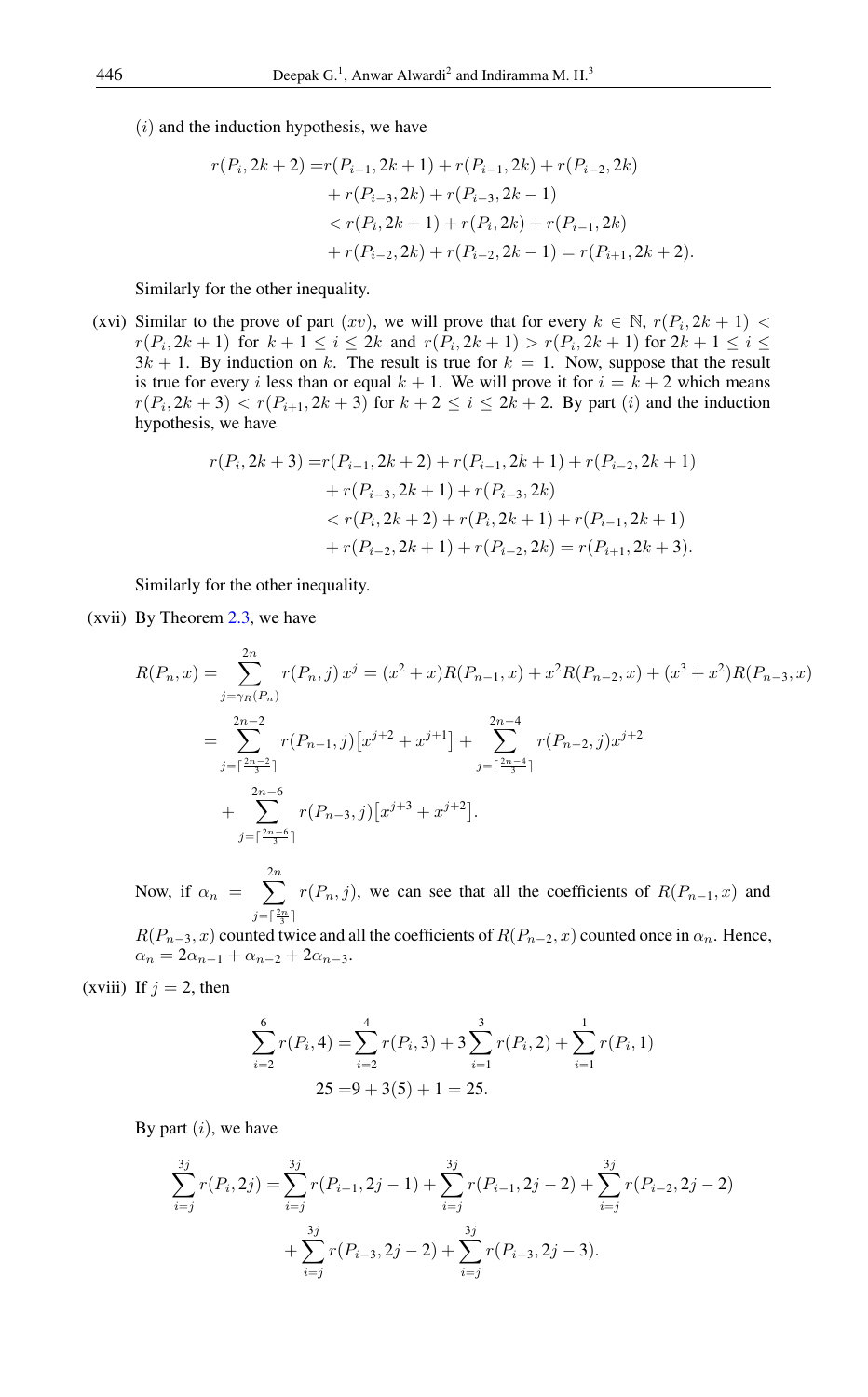Now, by Proposition [1.2](#page-1-1) part  $(v_i)$ , we have

$$
\sum_{i=j}^{3j} r(P_{i-1}, 2j - 1) = \sum_{i=j-1}^{3j} r(P_i, 2j - 1) = \sum_{i=j}^{3j-2} r(P_i, 2j - 1),
$$
  

$$
\sum_{i=j}^{3j} r(P_{i-1}, 2j - 2) = \sum_{i=j-1}^{3j} r(P_i, 2j - 2) = \sum_{i=j-1}^{3j-3} r(P_i, 2j - 2),
$$
  

$$
\sum_{i=j}^{3j} r(P_{i-2}, 2j - 2) = \sum_{i=j-2}^{3j} r(P_i, 2j - 2) = \sum_{i=j-1}^{3j-3} r(P_i, 2j - 2),
$$
  

$$
\sum_{i=j}^{3j} r(P_{i-3}, 2j - 2) = \sum_{i=j-3}^{3j} r(P_i, 2j - 2) = \sum_{i=j-1}^{3j-3} r(P_i, 2j - 2),
$$

and

$$
\sum_{i=j}^{3j} r(P_{i-3}, 2j-3) = \sum_{i=j-3}^{3j} r(P_i, 2j-3) = \sum_{i=j-1}^{3j-5} r(P_i, 2j-3).
$$

- (xix) The proof is similar to the proof of part  $(xviii)$ .
- (xx) By induction on k. If  $k = 1$ , then  $r(P_1, 2) = r(P_3, 2) = 1$ , therefore, the result is true for  $k = 1$ . Suppose now the result holds for all natural numbers less than k. We will prove it for  $k$ , as follows

$$
r(P_{2k-m}, 2k) = r(P_{2k-m-1}, 2k-1) + r(P_{2k-m-1}, 2k-2) + r(P_{2k-m-2}, 2k-2)
$$
  
+  $r(P_{2k-m-3}, 2k-2) + r(P_{2k-m-3}, 2k-3)$   
=  $r(P_{2(k-1)+1-m}, 2(k-1) + 1) + r(P_{2(k-1)+1-m}, 2(k-1)) + r(P_{2(k-1)-m}, 2(k-1))$   
+  $r(P_{2(k-1)-1-m}, 2(k-1)) + r(P_{2(k-1)-1-m}, 2(k-1) - 1)$   
=  $r(P_{2(k-1)+1+m}, 2(k-1) + 1) + r(P_{2(k-1)+m-1}, 2(k-1)) + r(P_{2(k-1)+m}, 2(k-1))$   
+  $r(P_{2(k-1)+m+1}, 2(k-1)) + r(P_{2(k-1)-1+m}, 2(k-1) - 1)$   
=  $r(P_{2k+m-1}, 2k-1) + r(P_{2k+m-3}, 2k-2) + r(P_{2k+m-2}, 2k-2)$   
+  $r(P_{2k+m-1}, 2k-2) + r(P_{2k+m-3}, 2k-3) = r(P_{2k+m}, 2k)$ 

(xxi) The proof is similar to the proof of part  $(xx)$ .

 $\Box$ 

#### <span id="page-8-0"></span>References

- <span id="page-8-7"></span>[1] Akram Alqesmah, Anwar Alwardi and R. Rangarajan, On the Injective domination Polynomial of graphs, *Palestine journal of Mathematics*, 7 (1), 234–242 (2018).
- <span id="page-8-6"></span>[2] S. Alikhani, Y. H. Peng, Dominating sets and domination polynomial of certain graphs, II, *Opuscula Mathematica*, 30 (1), 37–51 (2010).
- <span id="page-8-4"></span>[3] S. Alikhani, Y.H. Peng, Dominating sets and domination polynomial of cycles, *Global Journal of Pure and Applied Mathematics*, 4 (2), 151–162 (2008).
- <span id="page-8-5"></span>[4] S. Alikhani, Y.H. Peng, Dominating sets and domination polynomial of paths,*International Journal of Mathematics and Mathematical Sciences*, Article ID 542040, doi:10.1155/2009/542040, (2009).
- <span id="page-8-3"></span>[5] S. Alikhani, Y.H. Peng, Introduction to domination polynomial of a graph, *Ars Combin.*, 114, 257–266 (2014).
- <span id="page-8-1"></span>[6] J. A. Bondy, U. S. R. Murty, *Graph theory with applications*, The Macmillan Press Ltd., London, Basingstoke, (1976).
- <span id="page-8-2"></span>[7] Ernie J. Cockayne, Paul A. Dreyer Jr., Sandra M. Hedetniemi and Stephen T. Hedetniemi, Roman domination in graphs, *Discrete Mathematics*, 278, 11–22 (2004).